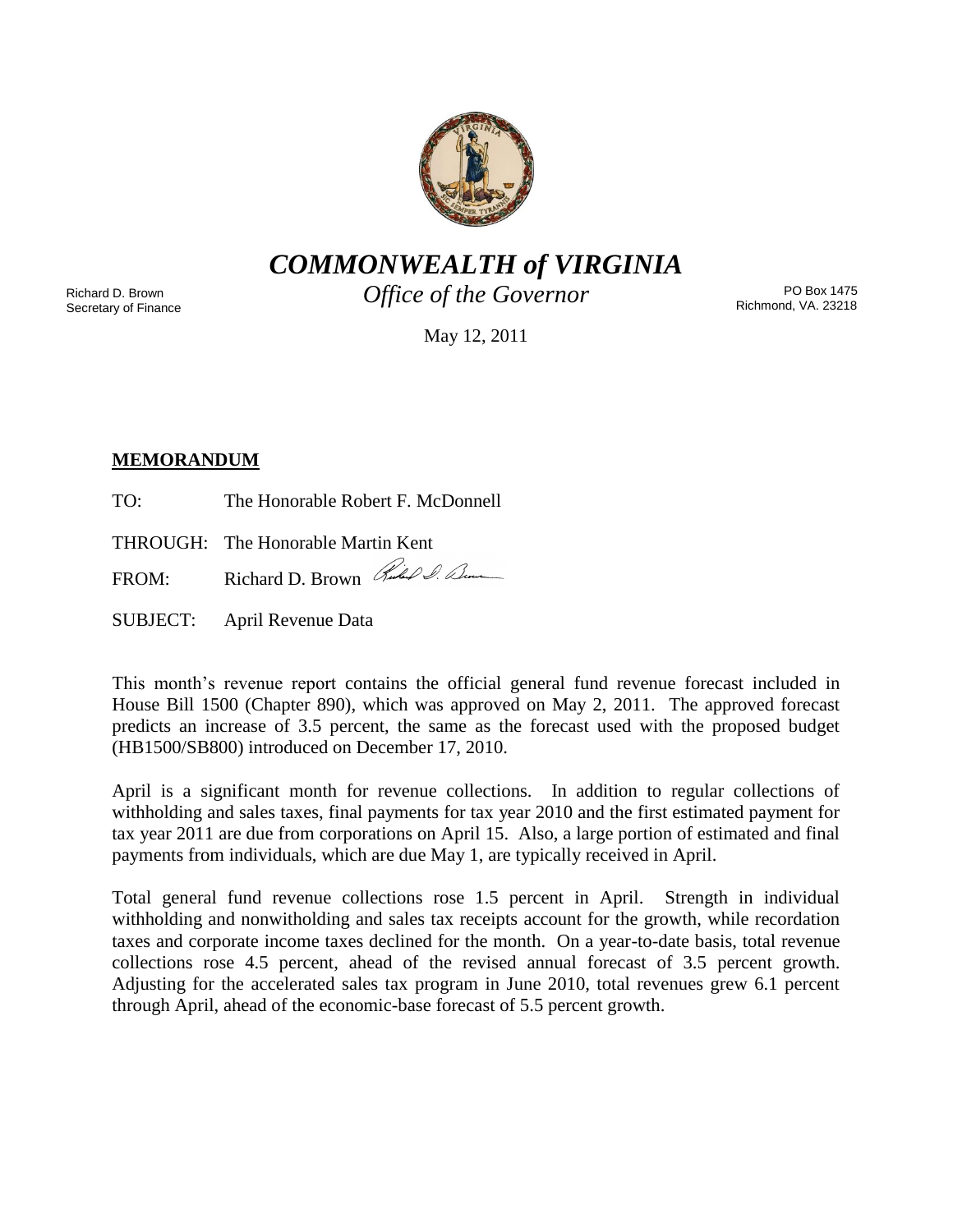May 12, 2011 Page 2 of 5

## **National Economic Indicators**

National indicators suggest the economic expansion will continue.

- According to the advance estimate, real GDP grew 1.8 percent at an annualized rate in the first quarter of 2011, the seventh consecutive quarter of growth. Although this is down from 3.1 percent in the fourth quarter of 2010, first quarter 2011 growth was dampened by harsh winter weather over much of the country.
- Labor market conditions improved again in April. Payroll employment rose by 244,000 jobs in April and the March and February numbers were revised up by 55,000. April marked the seventh consecutive monthly job gain. In a separate report, the unemployment rate rose for the first time in 5 months from 8.8 to 9.0 percent in April as people who had previously exited the job market, started looking for jobs again, boosting the number of people counted as unemployed.
- Initial claims for unemployment increased by 43,000 to 474,000 during the week ending April 30, while the four-week moving average rose from 409,000 to 431,000.
- The Conference Board's index of leading indicators rose 0.4 percent in March, its ninth consecutive monthly increase. Although the recent gains in the index have been modest, they suggest the recovery will continue over the coming months.
- The Conference Board's index of consumer confidence rose from 63.8 to 65.4 in April, reversing only a small portion of its March decline. Both components contributed to the increase, with the present situation component leading the gain. Events in the Middle East and Japan, along with higher energy prices, continue to dampen confidence in the outlook.
- The manufacturing sector slowed in April as the Institute of Supply Management index fell from 61.2 to 60.4. The index has remained above 60 for four consecutive months, and indicates that manufacturing activity is expanding, but at a slower rate.
- Inflation remains contained. The CPI increased 0.5 percent in March from the previous month and stands 2.7 percent above March of last year. Core inflation (excluding food and energy prices) rose 0.1 percent in March, and has increased 1.2 percent from March 2010.
- The Federal Reserve kept monetary policy unchanged at its April meeting, keeping the target federal funds rate between 0.0 and 0.25 percent. They also announced they will complete the second round of quantitative easing by the end of June.

### **Virginia Economy**

In Virginia, employers have added jobs in eight of the last nine months. In March, payroll employment rose 1.1 percent from March of last year. Northern Virginia posted growth of 1.4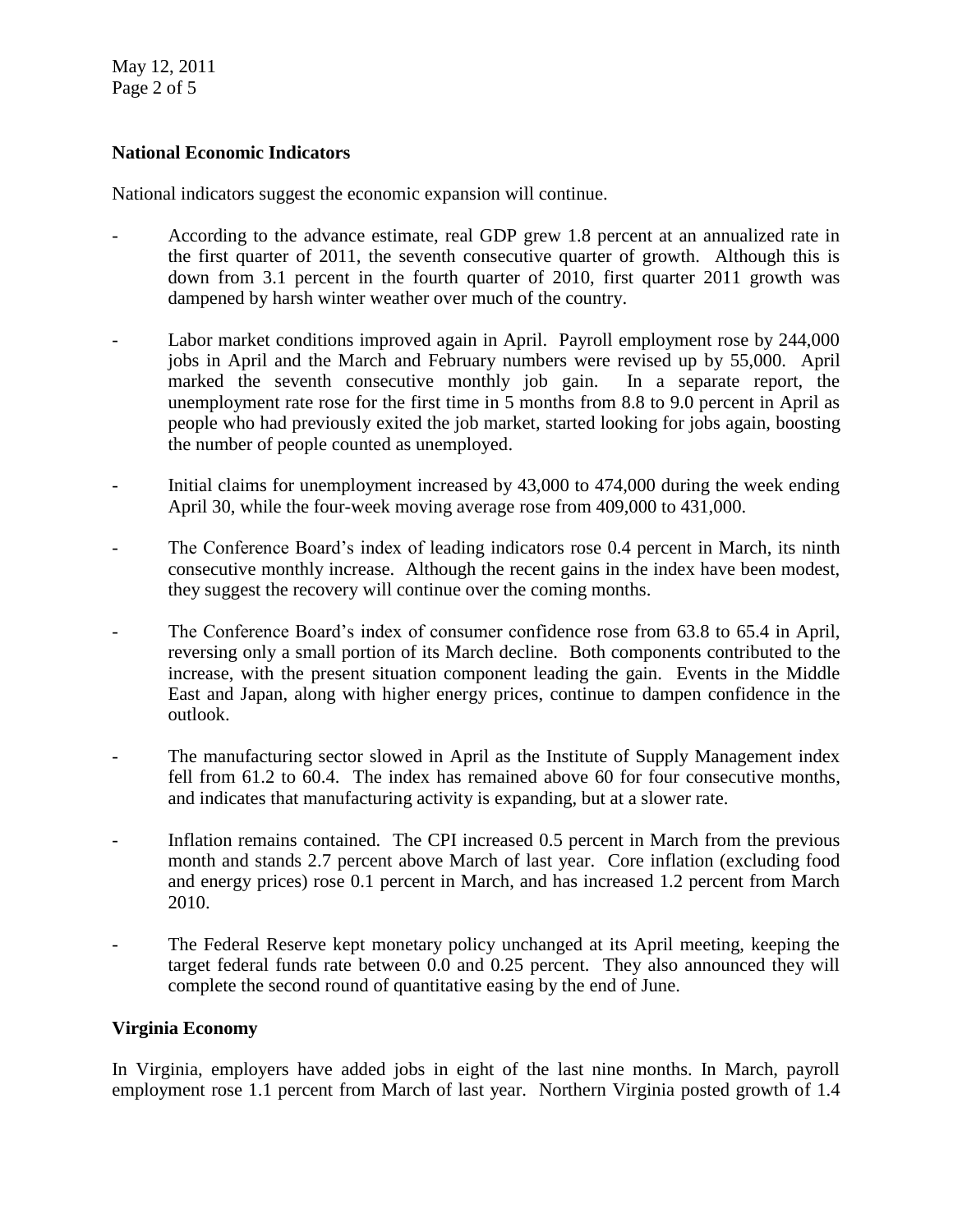percent, Hampton Roads fell 0.1 percent, and Richmond-Petersburg rose 0.4 percent. The unemployment rate in the Commonwealth fell from 6.6 percent to 6.3 percent in March, the lowest rate since January 2009 and 1.1 percentage points below March 2010.

The Virginia Leading Index rose 0.5 percent in March, its fifth consecutive monthly increase. All five components improved in March. The Leading Index rose in ten of eleven Virginia metro areas, while the index in Harrisonburg fell.

## **April Revenue Collections**

Total general fund revenue collections rose 1.5 percent in April. Strength in individual withholding and nonwitholding and sales tax receipts drove the growth, while recordation taxes and corporate income taxes declined for the month. On a year-to-date basis, total revenue collections rose 4.5 percent, ahead of the revised annual forecast of 3.5 percent growth.

*Net Individual Income Tax (66% of general fund revenues)*: Through April, collections of net individual income tax rose 7.6 percent from the same period last year, ahead of the annual estimate of 7.2 percent growth. Performance in each component of individual income tax is as follows:

*Individual Income Tax Withholding (65% of general fund revenues)*: Collections of payroll withholding taxes grew 6.5 percent in April. Year-to-date, withholding collections grew 5.2 percent compared with the same period last year, ahead of the projected annual growth rate of 4.3 percent.

*Individual Income Tax Nonwithholding (14% of general fund revenues)*: April is a significant month for nonwithholding collections. Final payments for tax year 2010 and the first estimated payment for tax year 2011 are both due May 1.

April collections were \$525.1 million compared with \$472.5 million in April 2010, an 11.1 percent increase. To date, about 70 percent of the nonwithholding forecast has been collected, and collections during this fiscal year are 6.1 percent ahead of the same period last year, behind the revised annual estimate of 8.5 percent growth.

Typically, a large portion of final payments due May 1 are received in April; however, the amount varies from year-to-year. Estimated and final payments will continue to be processed in May. Therefore, April and May collections must be analyzed together to accurately assess growth in this source. The final estimated payment for this fiscal year is due June 15.

*Individual Income Tax Refunds*: TAX issued \$497.7 million in refunds in April compared with \$464.5 million in April of last year, a 7.1 percent increase. Year-to-date, refunds are 4.3 percent behind the same period last year, below the estimate of a 4.9 percent decline.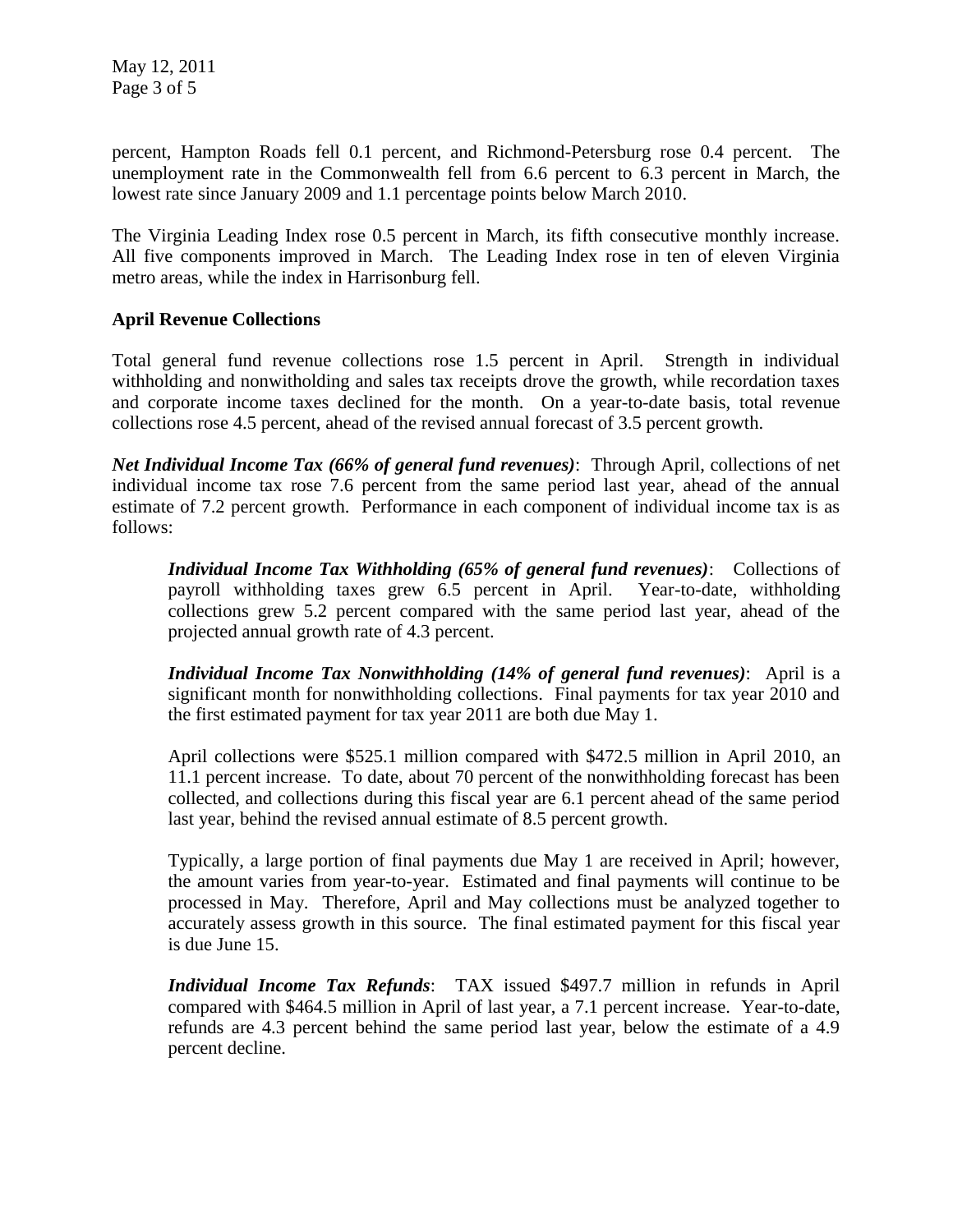For the filing season beginning January 1, TAX has issued 2.4 million refunds, about 50,000 more than the same period last year. The size of the average check is down 5 percent. TAX can issue another \$227.1 million in refunds and meet the annual estimate. Last year, \$249.9 million in refunds was issued in May and June.

*Sales Tax (20% of general fund revenues)*: Collections of sales and use taxes, reflecting March sales, rose 7.0 percent in April. On a year-to-date basis, collections have fallen 2.6 percent, trending toward the revised annual estimate of a 3.7 percent decline. The year-to-date decline is due to the accelerated sales tax program in fiscal year 2010, which required dealers to remit July 2010 payments in June 2010. Adjusting for this and other policy initiatives, including amnesty and the modified dealer discount, sales tax collections have grown by 4.8 percent year-to-date, right on forecast.

*Corporate Income Tax (5% of general fund revenues)*: In April, corporations made their first estimated payment for tax year 2011, and made either a final or extension payment for tax year 2010.

Collections of corporate income tax were \$160.7 million in April, compared with \$219.4 million last April. Last April's receipts included some large one-time payments related to mergers and acquisitions. On a year-to-date basis, collections in this source have declined 0.2 percent, ahead of the revised annual estimate of a 4.9 percent decline.

*Wills, Suits, Deeds, Contracts (2% of general fund revenues)*: Collections of wills, suits, deeds, and contracts – mainly recordation tax collections – fell 3.1 percent in April. On a year-to-date basis, collections are up 0.4 percent, ahead of the revised forecast of a 5.6 percent decline.

### **Other Revenue Sources**

The following list provides data on April collections for other revenue sources:

|                                     | <b>Year-to-Date</b> | Annual<br><b>Estimate</b> |
|-------------------------------------|---------------------|---------------------------|
| Insurance Premiums (2% GF revenues) | 11.1%               | $6.0\%$                   |
| Interest Income (1% GF revenues)    | $-33.1%$            | $-20.7\%$                 |
| ABC Taxes (1% GF revenues)          | 2.4%                | 1.2%                      |

*All Other Revenue (3% of general fund revenues)*: Receipts in All Other Revenue fell 0.1 percent in April – \$29.4 million compared with \$29.4 million last April. For the fiscal year, collections of All Other Revenue grew 6.8 percent, ahead of the annual estimate of 2.9 percent growth.